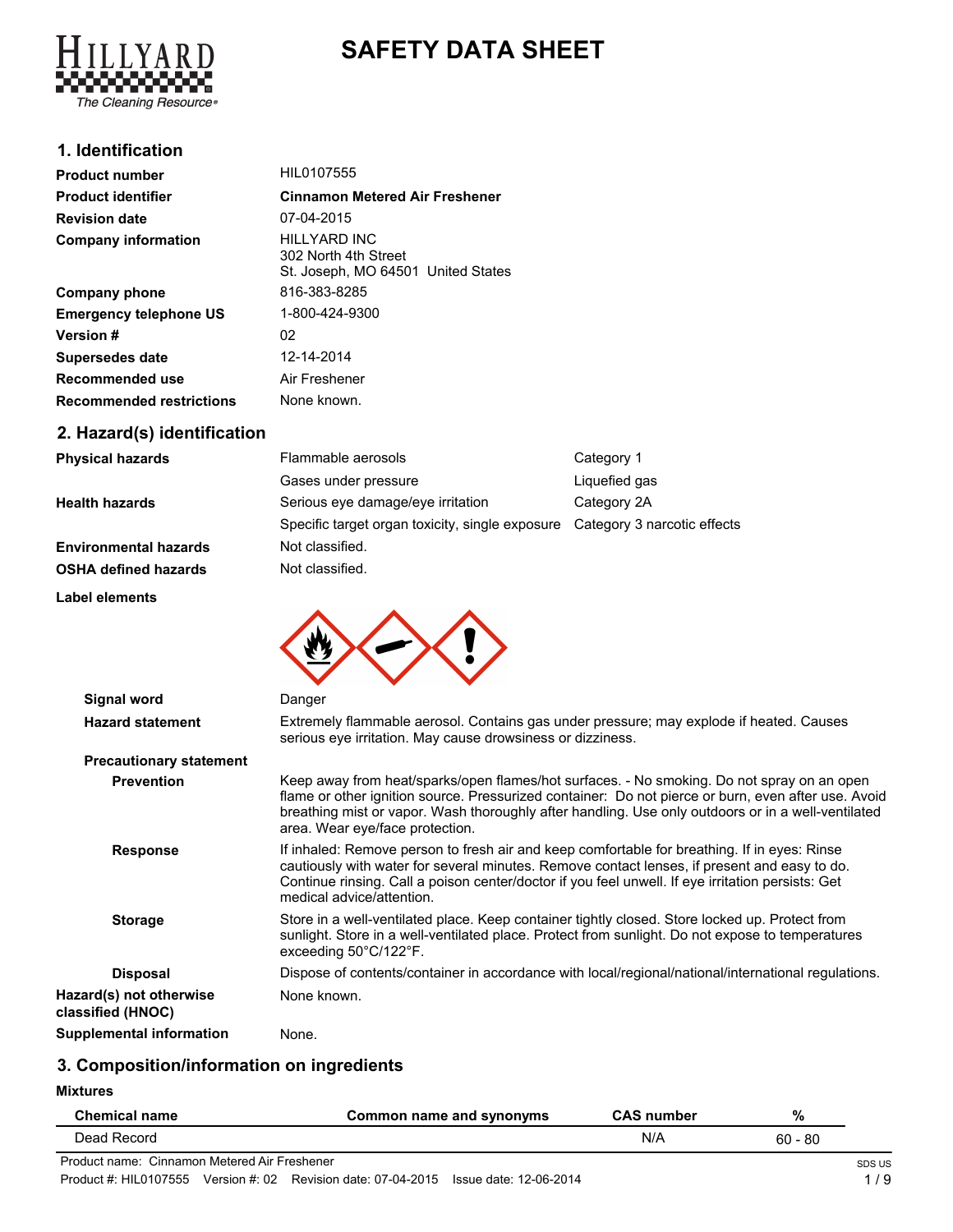| <b>Chemical name</b>                     | Common name and synonyms | <b>CAS number</b> | %          |
|------------------------------------------|--------------------------|-------------------|------------|
| Butane                                   |                          | 106-97-8          | $10 - 20$  |
| Propane                                  |                          | 74-98-6           | $10 - 20$  |
| Other components below reportable levels |                          |                   | $2.5 - 10$ |

#: This substance has workplace exposure limit(s).

\*Designates that a specific chemical identity and/or percentage of composition has been withheld as a trade secret.

| 4. First-aid measures                                                        |                                                                                                                                                                                                                                                                                                                                                                                                  |
|------------------------------------------------------------------------------|--------------------------------------------------------------------------------------------------------------------------------------------------------------------------------------------------------------------------------------------------------------------------------------------------------------------------------------------------------------------------------------------------|
| <b>Inhalation</b>                                                            | Remove victim to fresh air and keep at rest in a position comfortable for breathing. Call a POISON<br>CENTER or doctor/physician if you feel unwell.                                                                                                                                                                                                                                             |
| <b>Skin contact</b>                                                          | Wash off with soap and water. Get medical attention if irritation develops and persists.                                                                                                                                                                                                                                                                                                         |
| Eye contact                                                                  | Immediately flush eyes with plenty of water for at least 15 minutes. Remove contact lenses, if<br>present and easy to do. Continue rinsing. If eye irritation persists: Get medical advice/attention.                                                                                                                                                                                            |
| Ingestion                                                                    | In the unlikely event of swallowing contact a physician or poison control center. Rinse mouth.                                                                                                                                                                                                                                                                                                   |
| <b>Most important</b><br>symptoms/effects, acute and<br>delayed              | May cause drowsiness and dizziness. Headache. Nausea, vomiting. Irritation of nose and throat.<br>Severe eye irritation. Symptoms may include stinging, tearing, redness, swelling, and blurred<br>vision.                                                                                                                                                                                       |
| Indication of immediate<br>medical attention and special<br>treatment needed | Provide general supportive measures and treat symptomatically. Keep victim under observation.<br>Symptoms may be delayed.                                                                                                                                                                                                                                                                        |
| <b>General information</b>                                                   | Ensure that medical personnel are aware of the material(s) involved, and take precautions to<br>protect themselves.                                                                                                                                                                                                                                                                              |
| 5. Fire-fighting measures                                                    |                                                                                                                                                                                                                                                                                                                                                                                                  |
| Suitable extinguishing media                                                 | Alcohol resistant foam. Water fog. Dry chemical powder. Carbon dioxide (CO2).                                                                                                                                                                                                                                                                                                                    |
| Unsuitable extinguishing<br>media                                            | Do not use water jet as an extinguisher, as this will spread the fire.                                                                                                                                                                                                                                                                                                                           |
| Specific hazards arising from<br>the chemical                                | Contents under pressure. Pressurized container may explode when exposed to heat or flame.                                                                                                                                                                                                                                                                                                        |
| Special protective equipment<br>and precautions for firefighters             | Firefighters must use standard protective equipment including flame retardant coat, helmet with<br>face shield, gloves, rubber boots, and in enclosed spaces, SCBA.                                                                                                                                                                                                                              |
| <b>Fire-fighting</b><br>equipment/instructions                               | In case of fire: Stop leak if safe to do so. Do not move cargo or vehicle if cargo has been exposed<br>to heat. Move containers from fire area if you can do so without risk. Containers should be cooled<br>with water to prevent vapor pressure build up. For massive fire in cargo area, use unmanned hose<br>holder or monitor nozzles, if possible. If not, withdraw and let fire burn out. |
| <b>Specific methods</b>                                                      | Use standard firefighting procedures and consider the hazards of other involved materials. Move<br>containers from fire area if you can do so without risk. In the event of fire and/or explosion do not<br>breathe fumes.                                                                                                                                                                       |
| <b>General fire hazards</b>                                                  | Extremely flammable aerosol.                                                                                                                                                                                                                                                                                                                                                                     |
| 6. Accidental release measures                                               |                                                                                                                                                                                                                                                                                                                                                                                                  |
|                                                                              |                                                                                                                                                                                                                                                                                                                                                                                                  |

| <b>Personal precautions.</b><br>protective equipment and<br>emergency procedures | Keep unnecessary personnel away. Keep people away from and upwind of spill/leak. Keep out of<br>low areas. Wear appropriate protective equipment and clothing during clean-up. Avoid breathing<br>mist or vapor. Emergency personnel need self-contained breathing equipment. Do not touch<br>damaged containers or spilled material unless wearing appropriate protective clothing. Ventilate<br>closed spaces before entering them. Local authorities should be advised if significant spillages<br>cannot be contained. For personal protection, see section 8 of the SDS.                                                                                                                               |
|----------------------------------------------------------------------------------|-------------------------------------------------------------------------------------------------------------------------------------------------------------------------------------------------------------------------------------------------------------------------------------------------------------------------------------------------------------------------------------------------------------------------------------------------------------------------------------------------------------------------------------------------------------------------------------------------------------------------------------------------------------------------------------------------------------|
| <b>Methods and materials for</b><br>containment and cleaning up                  | Refer to attached safety data sheets and/or instructions for use. Eliminate all ignition sources (no<br>smoking, flares, sparks, or flames in immediate area). Keep combustibles (wood, paper, oil, etc.)<br>away from spilled material. Stop leak if you can do so without risk. Move the cylinder to a safe and<br>open area if the leak is irreparable. Cover with plastic sheet to prevent spreading. Absorb in<br>vermiculite, dry sand or earth and place into containers. Prevent entry into waterways, sewer,<br>basements or confined areas. Following product recovery, flush area with water.<br>Small Spills: Wipe up with absorbent material (e.g. cloth, fleece). Clean surface thoroughly to |
| <b>Environmental precautions</b>                                                 | remove residual contamination. For waste disposal, see section 13 of the SDS.<br>Avoid discharge into drains, water courses or onto the ground.                                                                                                                                                                                                                                                                                                                                                                                                                                                                                                                                                             |
|                                                                                  |                                                                                                                                                                                                                                                                                                                                                                                                                                                                                                                                                                                                                                                                                                             |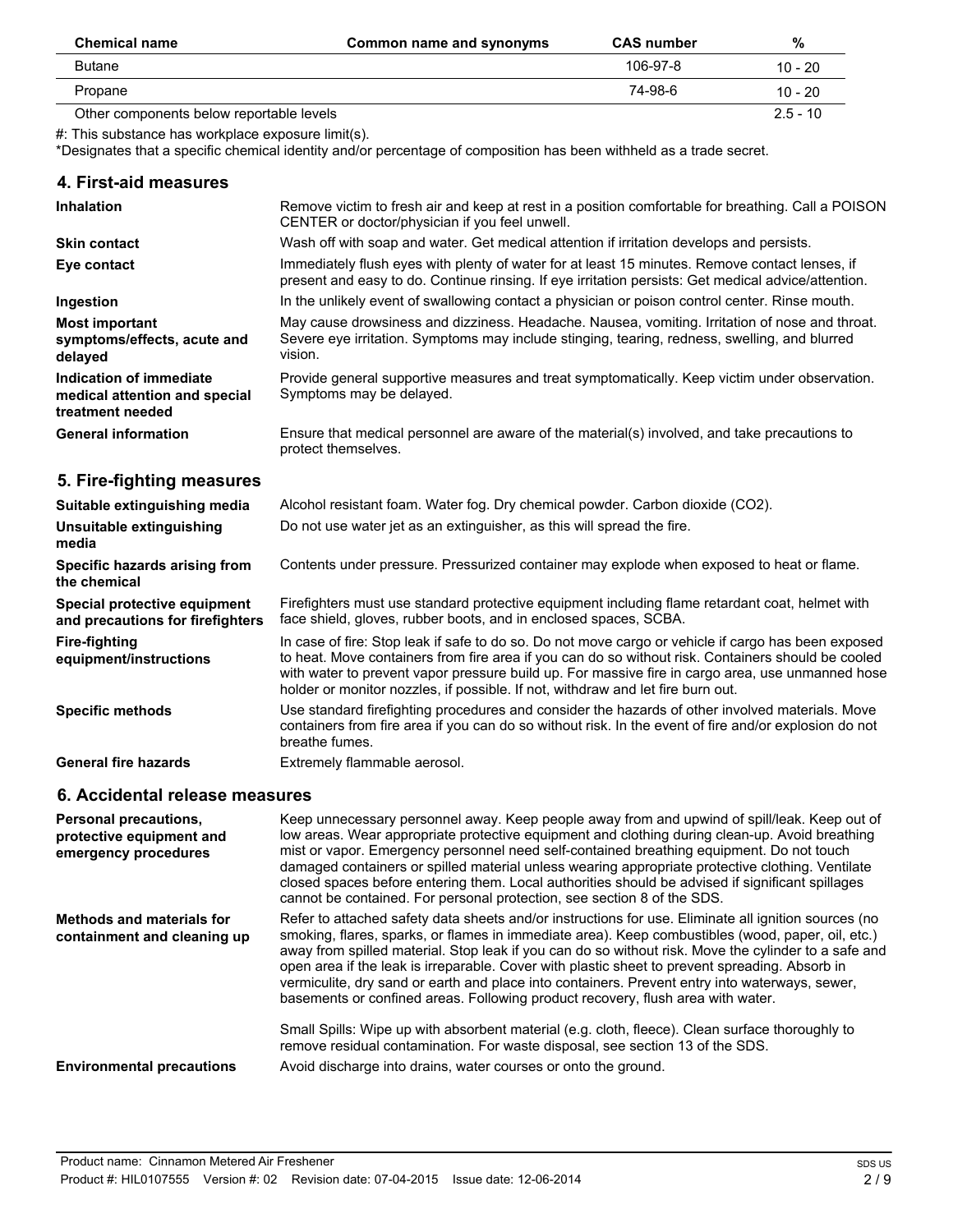## **7. Handling and storage**

| Precautions for safe handling                                   | Pressurized container: Do not pierce or burn, even after use. Do not use if spray button is missing<br>or defective. Do not spray on a naked flame or any other incandescent material. Do not smoke<br>while using or until sprayed surface is thoroughly dry. Do not cut, weld, solder, drill, grind, or<br>expose containers to heat, flame, sparks, or other sources of ignition. All equipment used when<br>handling the product must be grounded. Do not re-use empty containers. Avoid breathing mist or<br>vapor. Avoid contact with eyes. Avoid prolonged exposure. Use only in well-ventilated areas. Wear<br>appropriate personal protective equipment. Observe good industrial hygiene practices. |
|-----------------------------------------------------------------|--------------------------------------------------------------------------------------------------------------------------------------------------------------------------------------------------------------------------------------------------------------------------------------------------------------------------------------------------------------------------------------------------------------------------------------------------------------------------------------------------------------------------------------------------------------------------------------------------------------------------------------------------------------------------------------------------------------|
| Conditions for safe storage,<br>including any incompatibilities | Level 3 Aerosol.                                                                                                                                                                                                                                                                                                                                                                                                                                                                                                                                                                                                                                                                                             |
|                                                                 | Store locked up. Pressurized container. Protect from sunlight and do not expose to temperatures<br>exceeding 50°C/122 °F. Do not puncture, incinerate or crush. Do not handle or store near an open<br>flame, heat or other sources of ignition. This material can accumulate static charge which may                                                                                                                                                                                                                                                                                                                                                                                                        |

cause spark and become an ignition source. Keep containers tightly closed in a dry, cool and well-ventilated place. Store away from incompatible materials (see Section 10 of the SDS).

**8. Exposure controls/personal protection**

### **Occupational exposure limits US. OSHA Table Z-1 Limits for Air Contaminants (29 CFR 1910.1000) Components Type Value** Dead Record (CAS N/A) PEL 2400 mg/m3 1000 ppm Propane (CAS 74-98-6) PEL Propane (CAS 74-98-6) 1000 ppm **US. ACGIH Threshold Limit Values Components Type Value** Butane (CAS 106-97-8) STEL 59 STEL 1000 ppm Dead Record (CAS N/A) STEL STEL 2008 1750 ppm TWA 500 ppm **US. NIOSH: Pocket Guide to Chemical Hazards Components Type Value** Butane (CAS 106-97-8) TWA 1900 mg/m3 800 ppm Dead Record (CAS N/A) TWA TWA 590 mg/m3 250 ppm Propane (CAS 74-98-6) TWA 1800 mg/m3 1000 ppm **Biological limit values ACGIH Biological Exposure Indices Components Value Determinant Specimen Sampling Time** Dead Record (CAS N/A) 50 mg/l **Acetone** Urine \* - For sampling details, please see the source document. **Appropriate engineering controls** Good general ventilation (typically 10 air changes per hour) should be used. Ventilation rates should be matched to conditions. If applicable, use process enclosures, local exhaust ventilation, or other engineering controls to maintain airborne levels below recommended exposure limits. If exposure limits have not been established, maintain airborne levels to an acceptable level. Provide eyewash station. **Individual protection measures, such as personal protective equipment Eye/face protection** If contact is likely, safety glasses with side shields are recommended. **Hand protection** For prolonged or repeated skin contact use suitable protective gloves. **Skin protection Other** Wear suitable protective clothing. **Respiratory protection** If engineering controls do not maintain airborne concentrations below recommended exposure limits (where applicable) or to an acceptable level (in countries where exposure limits have not been established), an approved respirator must be worn. **Thermal hazards** Wear appropriate thermal protective clothing, when necessary.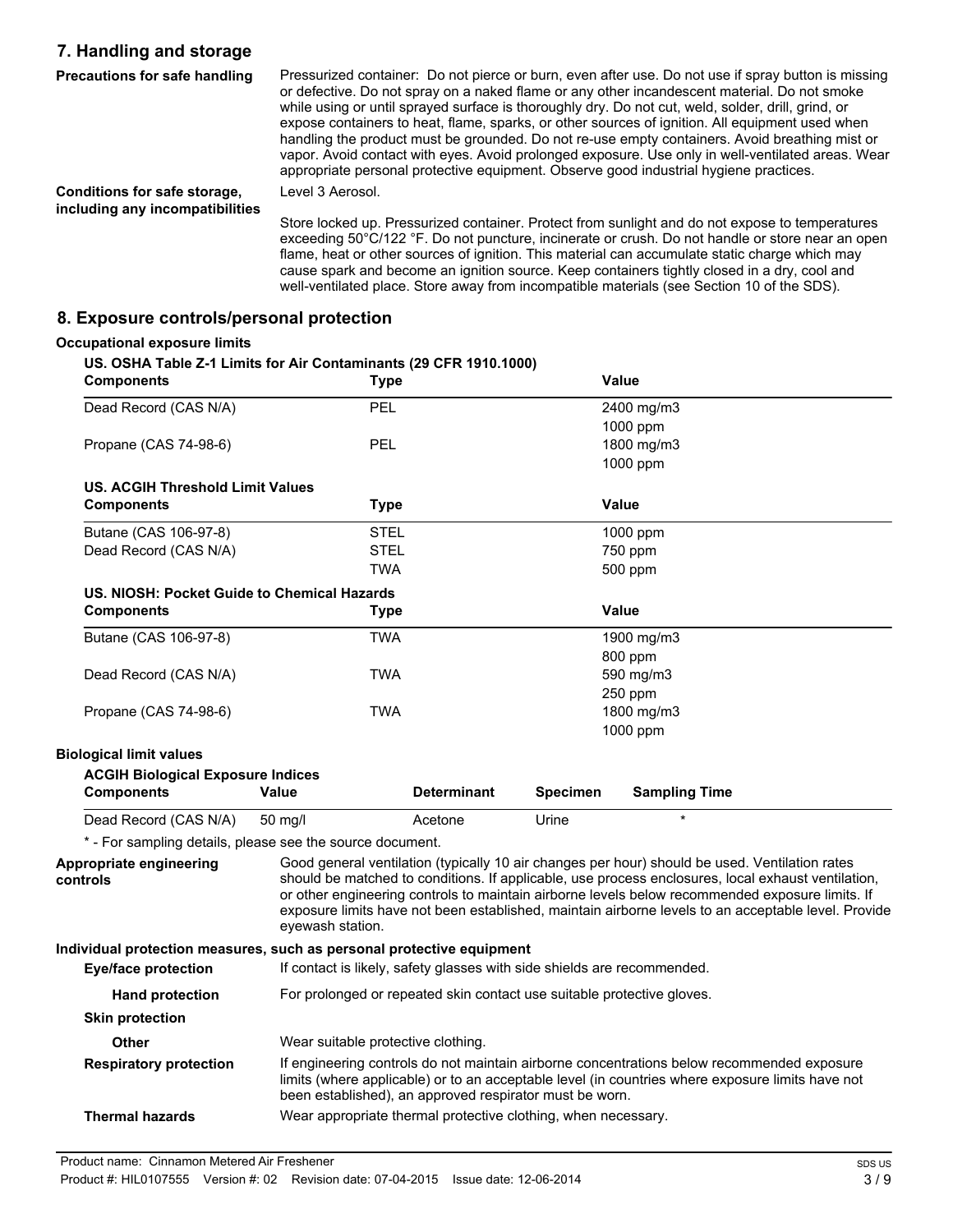When using do not smoke. Always observe good personal hygiene measures, such as washing after handling the material and before eating, drinking, and/or smoking. Routinely wash work clothing and protective equipment to remove contaminants.

### **9. Physical and chemical properties**

| Appearance                                        |                                                                                               |
|---------------------------------------------------|-----------------------------------------------------------------------------------------------|
| <b>Physical state</b>                             | Liquid.                                                                                       |
| Form                                              | Aerosol. Liquefied gas.                                                                       |
| Color                                             | Not available.                                                                                |
| Odor                                              | Cinnamon.                                                                                     |
| <b>Odor threshold</b>                             | Not available.                                                                                |
| pH                                                | Not available.                                                                                |
| Melting point/freezing point                      | Not available.                                                                                |
| Initial boiling point and boiling<br>range        | 132.89 °F (56.05 °C) estimated                                                                |
| <b>Flash point</b>                                | -156.0 °F (-104.4 °C) Propellant estimated                                                    |
| <b>Evaporation rate</b>                           | Not available.                                                                                |
| <b>Flammability (solid, gas)</b>                  | Not available.                                                                                |
| Upper/lower flammability or explosive limits      |                                                                                               |
| <b>Flammability limit - lower</b><br>(%)          | 1.9 % estimated                                                                               |
| <b>Flammability limit - upper</b><br>$(\%)$       | 9.5 % estimated                                                                               |
| Explosive limit - lower (%)                       | Not available.                                                                                |
| Explosive limit - upper (%)                       | Not available.                                                                                |
| Vapor pressure                                    | 55 psig @70F estimated                                                                        |
| <b>Vapor density</b>                              | Not available.                                                                                |
| <b>Relative density</b>                           | 0.148 g/cm3 estimated                                                                         |
| Solubility(ies)                                   |                                                                                               |
| Solubility (water)                                | Not available.                                                                                |
| <b>Partition coefficient</b><br>(n-octanol/water) | Not available.                                                                                |
| <b>Auto-ignition temperature</b>                  | Not available.                                                                                |
| <b>Decomposition temperature</b>                  | Not available.                                                                                |
| <b>Viscosity</b>                                  | Not available.                                                                                |
| <b>Other information</b>                          |                                                                                               |
| <b>Density</b>                                    | 0.15 g/cm3 estimated                                                                          |
| <b>Flammability class</b>                         | Flammable IB estimated                                                                        |
| <b>Heat of combustion</b>                         | 32.56 kJ/g estimated                                                                          |
| <b>Heat of combustion (NFPA</b><br>30B)           | 32.56 kJ/g estimated                                                                          |
| <b>Percent volatile</b>                           | 94.76 % estimated                                                                             |
| <b>Specific gravity</b>                           | 0.148 estimated                                                                               |
| VOC (Weight %)                                    | 94.76 % estimated                                                                             |
| 10. Stability and reactivity                      |                                                                                               |
| Reactivity                                        | The product is stable and non-reactive under normal conditions of use, storage and transport. |
| <b>Chemical stability</b>                         | Material is stable under normal conditions.                                                   |

| <b>Chemical stability</b>                    | Material is stable under normal conditions.                                      |
|----------------------------------------------|----------------------------------------------------------------------------------|
| <b>Possibility of hazardous</b><br>reactions | Hazardous polymerization does not occur.                                         |
| <b>Conditions to avoid</b>                   | Keep away from heat, sparks and open flame. Contact with incompatible materials. |
| Incompatible materials                       | Acids. Strong oxidizing agents. Nitrates. Fluorine. Chlorine.                    |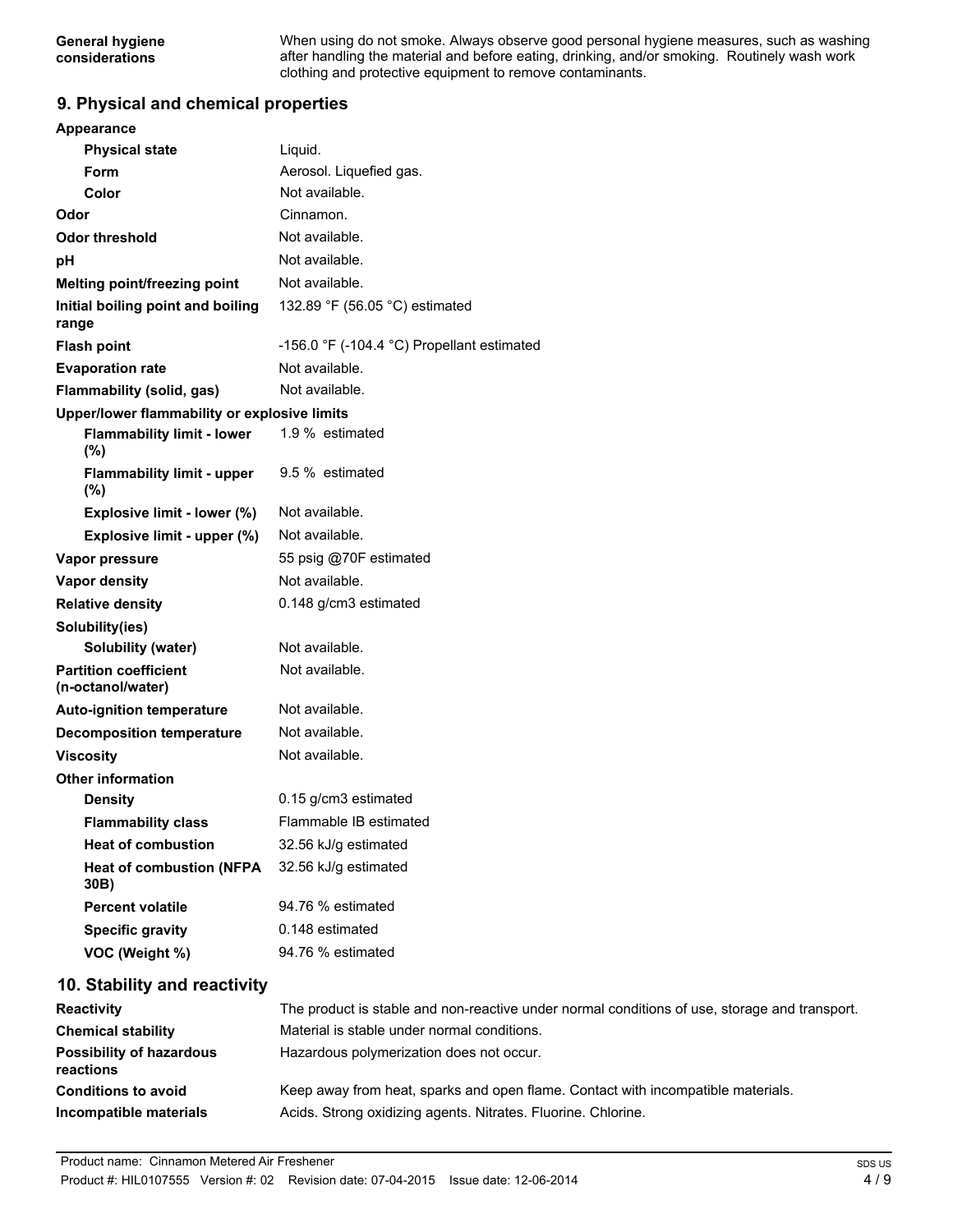## **11. Toxicological information**

| Information on likely routes of exposure                                           |                                                                                                                                                                                                            |
|------------------------------------------------------------------------------------|------------------------------------------------------------------------------------------------------------------------------------------------------------------------------------------------------------|
| Ingestion                                                                          | Expected to be a low ingestion hazard.                                                                                                                                                                     |
| <b>Inhalation</b>                                                                  | May cause drowsiness and dizziness. Headache. Nausea, vomiting. Prolonged inhalation may be<br>harmful.                                                                                                    |
| <b>Skin contact</b>                                                                | No adverse effects due to skin contact are expected.                                                                                                                                                       |
| Eye contact                                                                        | Causes serious eve irritation.                                                                                                                                                                             |
| Symptoms related to the<br>physical, chemical and<br>toxicological characteristics | May cause drowsiness and dizziness. Headache. Nausea, vomiting. Irritation of nose and throat.<br>Severe eye irritation. Symptoms may include stinging, tearing, redness, swelling, and blurred<br>vision. |

### **Information on toxicological effects**

| <b>Acute toxicity</b>             | Narcotic effects.                                                            |                                                        |  |
|-----------------------------------|------------------------------------------------------------------------------|--------------------------------------------------------|--|
| <b>Components</b>                 | <b>Species</b>                                                               | <b>Test Results</b>                                    |  |
| Butane (CAS 106-97-8)             |                                                                              |                                                        |  |
| <b>Acute</b>                      |                                                                              |                                                        |  |
| Inhalation                        |                                                                              |                                                        |  |
| LC50                              | Mouse                                                                        | 1237 mg/l, 120 Minutes                                 |  |
|                                   |                                                                              | 52 %, 120 Minutes                                      |  |
|                                   | Rat                                                                          | 1355 mg/l                                              |  |
| Dead Record (CAS N/A)             |                                                                              |                                                        |  |
| <b>Acute</b>                      |                                                                              |                                                        |  |
| Dermal                            |                                                                              |                                                        |  |
| LD <sub>50</sub>                  | Guinea pig                                                                   | > 7426 mg/kg, 24 Hours                                 |  |
|                                   |                                                                              | > 9.4 ml/kg, 24 Hours                                  |  |
|                                   | Rabbit                                                                       | > 7426 mg/kg, 24 Hours                                 |  |
|                                   |                                                                              | > 9.4 ml/kg, 24 Hours                                  |  |
| Inhalation                        |                                                                              |                                                        |  |
| <b>LC50</b>                       | Rat                                                                          | 55700 ppm, 3 Hours                                     |  |
|                                   |                                                                              | 132 mg/l, 3 Hours                                      |  |
|                                   |                                                                              | 50.1 mg/l                                              |  |
| Oral                              |                                                                              |                                                        |  |
| LD <sub>50</sub>                  | Rat                                                                          | 5800 mg/kg                                             |  |
|                                   |                                                                              | $2.2$ ml/kg                                            |  |
| Propane (CAS 74-98-6)             |                                                                              |                                                        |  |
| <b>Acute</b>                      |                                                                              |                                                        |  |
| Inhalation                        |                                                                              |                                                        |  |
| LC50                              | Mouse                                                                        | 1237 mg/l, 120 Minutes                                 |  |
|                                   |                                                                              | 52 %, 120 Minutes                                      |  |
|                                   | Rat                                                                          | 1355 mg/l                                              |  |
|                                   |                                                                              | 658 mg/l/4h                                            |  |
|                                   |                                                                              |                                                        |  |
| <b>Skin corrosion/irritation</b>  | * Estimates for product may be based on additional component data not shown. |                                                        |  |
| Serious eye damage/eye            | Causes serious eye irritation.                                               | Prolonged skin contact may cause temporary irritation. |  |
| irritation                        |                                                                              |                                                        |  |
| Respiratory or skin sensitization |                                                                              |                                                        |  |
| <b>Respiratory sensitization</b>  | Not available.                                                               |                                                        |  |
| <b>Skin sensitization</b>         | This product is not expected to cause skin sensitization.                    |                                                        |  |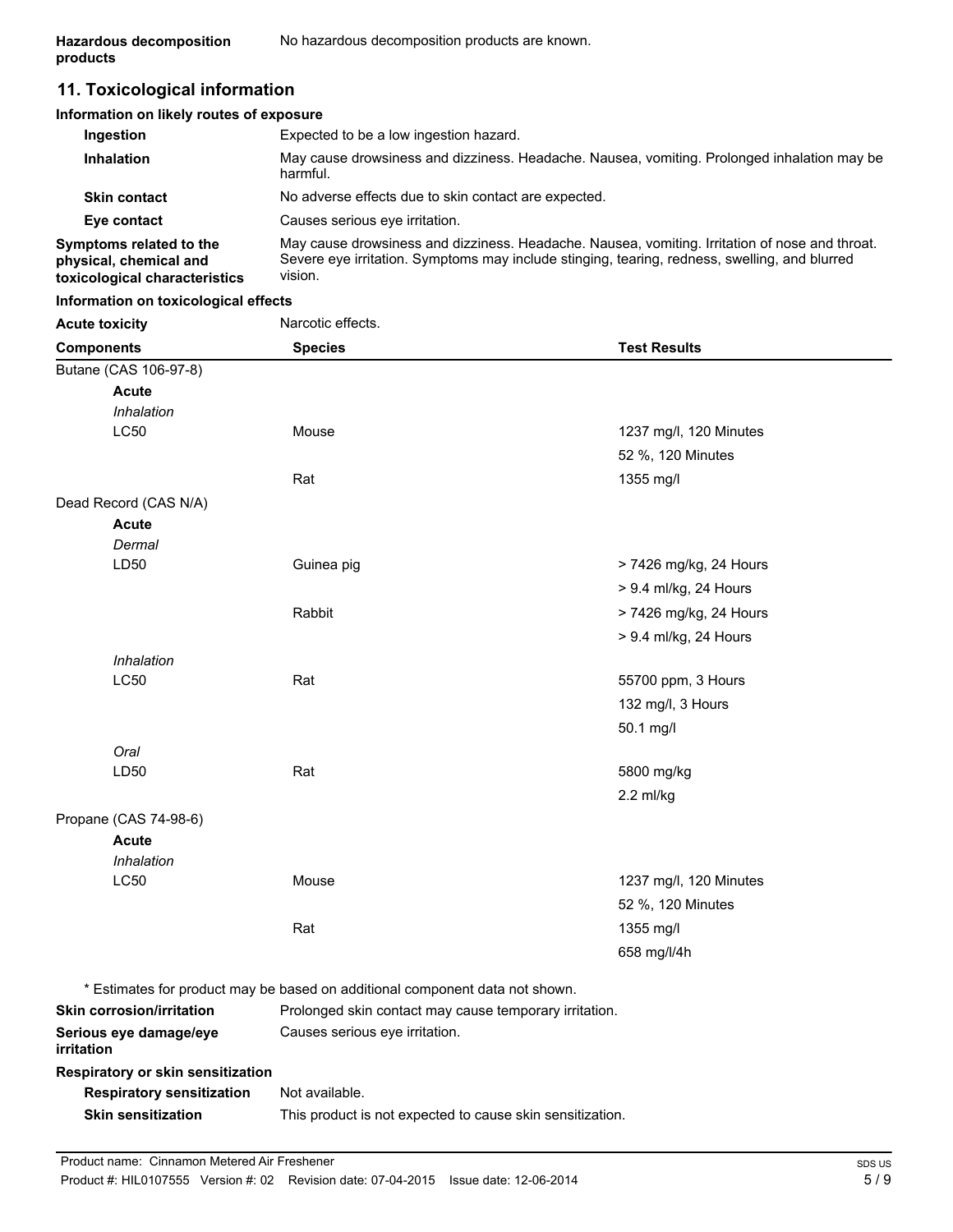| <b>Germ cell mutagenicity</b>                         | No data available to indicate product or any components present at greater than 0.1% are<br>mutagenic or genotoxic. |
|-------------------------------------------------------|---------------------------------------------------------------------------------------------------------------------|
| Carcinogenicity                                       | This product is not considered to be a carcinogen by IARC, ACGIH, NTP, or OSHA.                                     |
|                                                       | <b>OSHA Specifically Requiated Substances (29 CFR 1910.1001-1050)</b>                                               |
| Not listed.                                           |                                                                                                                     |
| <b>Reproductive toxicity</b>                          | This product is not expected to cause reproductive or developmental effects.                                        |
| Specific target organ toxicity -<br>single exposure   | May cause drowsiness and dizziness.                                                                                 |
| Specific target organ toxicity -<br>repeated exposure | Not classified.                                                                                                     |
| <b>Aspiration hazard</b>                              | Not available.                                                                                                      |
| <b>Chronic effects</b>                                | Prolonged inhalation may be harmful.                                                                                |

## **12. Ecological information**

| <b>Ecotoxicity</b>                                | Harmful to aquatic life.                                                                                                                                                                   |                                                                                                     |                                                                                                     |
|---------------------------------------------------|--------------------------------------------------------------------------------------------------------------------------------------------------------------------------------------------|-----------------------------------------------------------------------------------------------------|-----------------------------------------------------------------------------------------------------|
| <b>Components</b>                                 |                                                                                                                                                                                            | <b>Species</b>                                                                                      | <b>Test Results</b>                                                                                 |
| Dead Record (CAS N/A)                             |                                                                                                                                                                                            |                                                                                                     |                                                                                                     |
| <b>Aquatic</b>                                    |                                                                                                                                                                                            |                                                                                                     |                                                                                                     |
| Crustacea                                         | EC50                                                                                                                                                                                       | Water flea (Daphnia magna)                                                                          | 21.6 - 23.9 mg/l, 48 hours                                                                          |
| Fish                                              | <b>LC50</b>                                                                                                                                                                                | Rainbow trout, donaldson trout<br>(Oncorhynchus mykiss)                                             | 4740 - 6330 mg/l, 96 hours                                                                          |
|                                                   |                                                                                                                                                                                            | * Estimates for product may be based on additional component data not shown.                        |                                                                                                     |
| Persistence and degradability                     | No data is available on the degradability of this product.                                                                                                                                 |                                                                                                     |                                                                                                     |
| <b>Bioaccumulative potential</b>                  | No data available.                                                                                                                                                                         |                                                                                                     |                                                                                                     |
| Partition coefficient n-octanol / water (log Kow) |                                                                                                                                                                                            |                                                                                                     |                                                                                                     |
| <b>Butane</b>                                     |                                                                                                                                                                                            | 2.89                                                                                                |                                                                                                     |
| Propane                                           |                                                                                                                                                                                            | 2.36                                                                                                |                                                                                                     |
| <b>Mobility in soil</b>                           | No data available.                                                                                                                                                                         |                                                                                                     |                                                                                                     |
| Other adverse effects                             | No other adverse environmental effects (e.g. ozone depletion, photochemical ozone creation<br>potential, endocrine disruption, global warming potential) are expected from this component. |                                                                                                     |                                                                                                     |
| 13. Disposal considerations                       |                                                                                                                                                                                            |                                                                                                     |                                                                                                     |
| <b>Disposal instructions</b>                      |                                                                                                                                                                                            | Dispose of contents/container in accordance with local/regional/national/international regulations. | Consult authorities before disposal. Contents under pressure. Do not puncture, incinerate or crush. |
| Local disposal regulations                        |                                                                                                                                                                                            | Dispose in accordance with all applicable regulations.                                              |                                                                                                     |
| Hazardous waste code                              |                                                                                                                                                                                            | The waste code should be assigned in discussion between the user, the producer and the waste        |                                                                                                     |

|                                          | disposal company.                                                                                                                                                                                                                                |
|------------------------------------------|--------------------------------------------------------------------------------------------------------------------------------------------------------------------------------------------------------------------------------------------------|
| Waste from residues / unused<br>products | Dispose of in accordance with local regulations. Empty containers or liners may retain some<br>product residues. This material and its container must be disposed of in a safe manner (see:<br>Disposal instructions).                           |
| Contaminated packaging                   | Empty containers should be taken to an approved waste handling site for recycling or disposal.<br>Since emptied containers may retain product residue, follow label warnings even after container is<br>emptied. Do not re-use empty containers. |

## **14. Transport information**

| I<br>۰.<br>w |
|--------------|
|--------------|

| UN number<br>UN proper shipping name<br>Transport hazard class(es) | UN1950<br>Aerosols, flammable, (each not exceeding 1 L capacity)                                                                                   |
|--------------------------------------------------------------------|----------------------------------------------------------------------------------------------------------------------------------------------------|
| <b>Class</b>                                                       | 2.1                                                                                                                                                |
| <b>Subsidiary risk</b>                                             |                                                                                                                                                    |
| Label(s)                                                           | 2.1                                                                                                                                                |
| Packing group                                                      | Not applicable.                                                                                                                                    |
| Special precautions for user                                       | Read safety instructions, SDS and emergency procedures before handling. Read safety<br>instructions, SDS and emergency procedures before handling. |
| <b>Special provisions</b>                                          | N82                                                                                                                                                |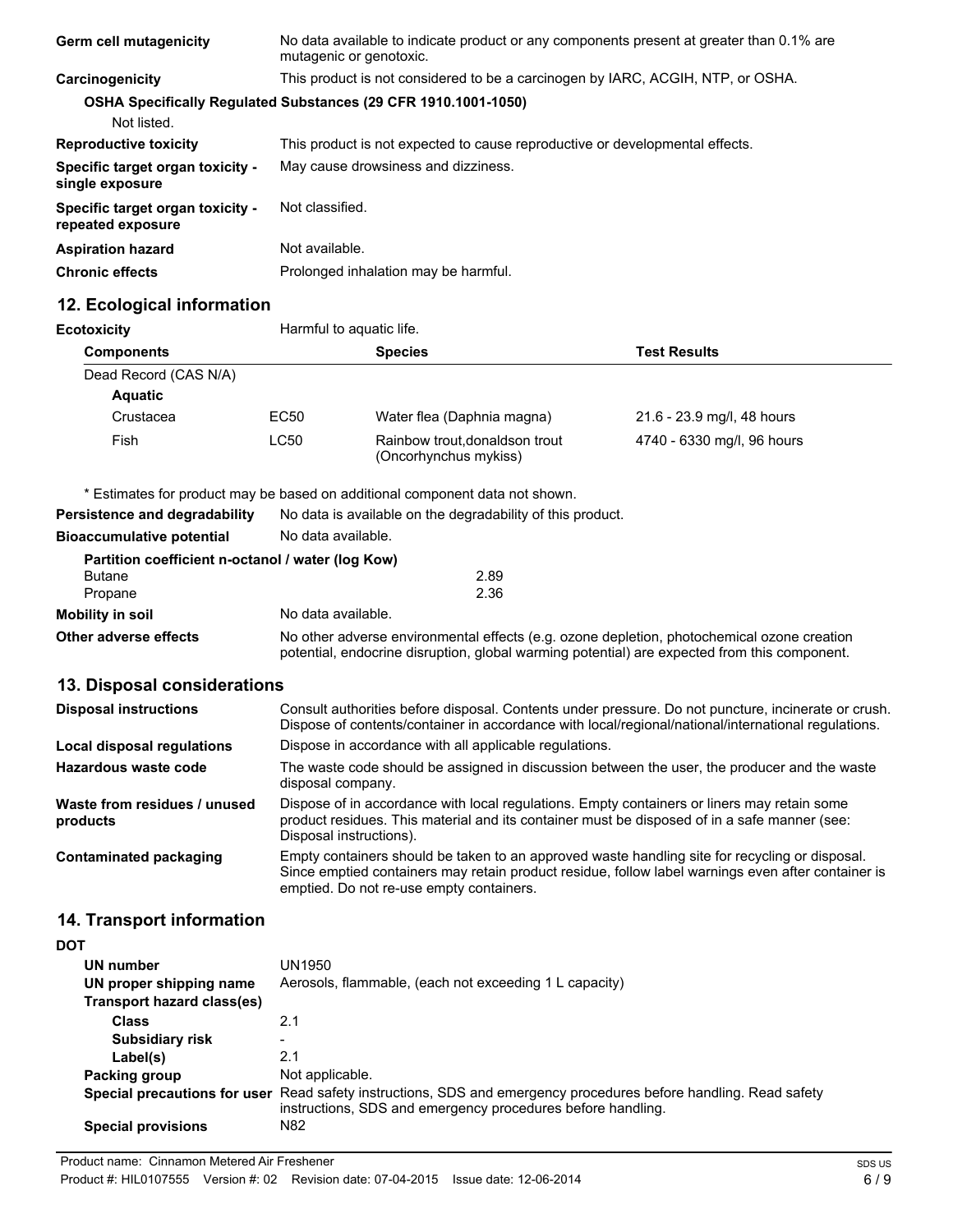| <b>Packaging exceptions</b> | 306  |
|-----------------------------|------|
| Packaging non bulk          | None |
| Packaging bulk              | None |

This product meets the exception requirements of section 173.306 as a limited quantity and may be shipped as a limited quantity. Until 12/31/2020, the "Consumer Commodity - ORM-D" marking may still be used in place of the new limited quantity diamond mark for packages of UN 1950 Aerosols. Limited quantities require the limited quantity diamond mark on cartons after 12/31/20 and may be used now in place of the "Consumer Commodity ORM-D" marking and both may be displayed concurrently.

### **IATA**

| <b>UN number</b>                                                               | <b>UN1950</b>                                                                                                                                                                   |
|--------------------------------------------------------------------------------|---------------------------------------------------------------------------------------------------------------------------------------------------------------------------------|
| UN proper shipping name                                                        | Aerosols, flammable                                                                                                                                                             |
| <b>Transport hazard class(es)</b>                                              |                                                                                                                                                                                 |
| <b>Class</b>                                                                   | 2.1                                                                                                                                                                             |
| <b>Subsidiary risk</b>                                                         |                                                                                                                                                                                 |
| Label(s)                                                                       | 2.1                                                                                                                                                                             |
| Packing group                                                                  | Not applicable.                                                                                                                                                                 |
| <b>Environmental hazards</b>                                                   | Yes                                                                                                                                                                             |
| <b>ERG Code</b>                                                                | 10 <sub>L</sub>                                                                                                                                                                 |
|                                                                                | Special precautions for user Read safety instructions, SDS and emergency procedures before handling. Read safety<br>instructions, SDS and emergency procedures before handling. |
| <b>Other information</b>                                                       |                                                                                                                                                                                 |
| Passenger and cargo<br>aircraft                                                | Allowed.                                                                                                                                                                        |
| <b>Cargo aircraft only</b>                                                     | Allowed.                                                                                                                                                                        |
| <b>Packaging Exceptions</b>                                                    | LTD QTY                                                                                                                                                                         |
| <b>IMDG</b>                                                                    |                                                                                                                                                                                 |
| <b>UN number</b>                                                               | <b>UN1950</b>                                                                                                                                                                   |
| UN proper shipping name                                                        | <b>AEROSOLS</b>                                                                                                                                                                 |
| <b>Transport hazard class(es)</b>                                              |                                                                                                                                                                                 |
| <b>Class</b>                                                                   | 2.1                                                                                                                                                                             |
| <b>Subsidiary risk</b>                                                         | $\overline{\phantom{0}}$                                                                                                                                                        |
| Label(s)                                                                       | 2.1                                                                                                                                                                             |
| Packing group                                                                  | Not applicable.                                                                                                                                                                 |
| <b>Environmental hazards</b>                                                   |                                                                                                                                                                                 |
| <b>Marine pollutant</b>                                                        | <b>Yes</b>                                                                                                                                                                      |
| <b>EmS</b>                                                                     | $F-D, S-U$                                                                                                                                                                      |
|                                                                                | Special precautions for user Read safety instructions, SDS and emergency procedures before handling. Read safety<br>instructions, SDS and emergency procedures before handling. |
| <b>Packaging Exceptions</b>                                                    | <b>LTD OTY</b>                                                                                                                                                                  |
| Transport in bulk according to<br>Annex II of MARPOL 73/78 and<br>the IBC Code | Not applicable.                                                                                                                                                                 |
| <b>DOT</b>                                                                     |                                                                                                                                                                                 |

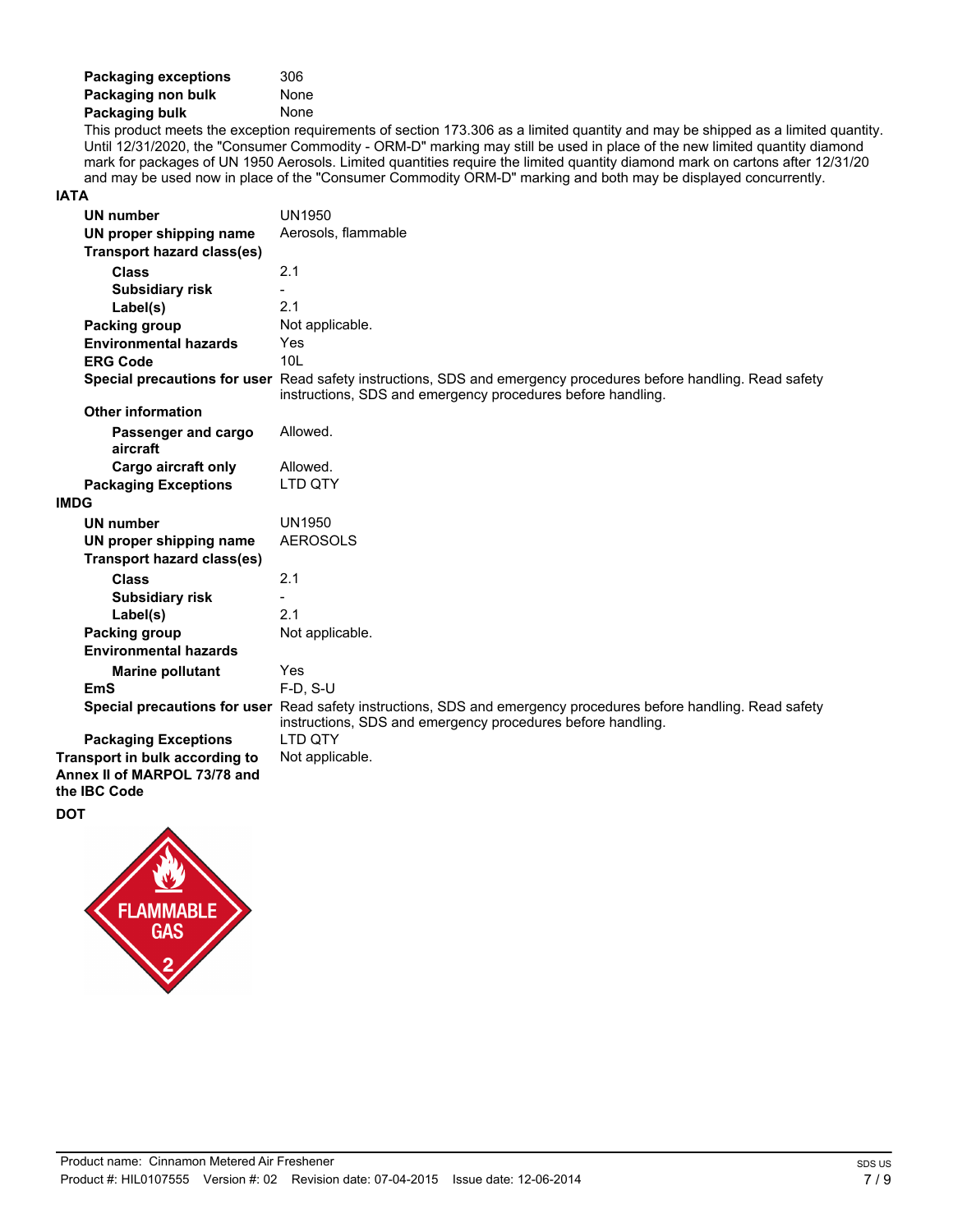**IATA; IMDG**



**Marine pollutant**



**General information** IMDG Regulated Marine Pollutant.

### **15. Regulatory information**

**US federal regulations** This product is a "Hazardous Chemical" as defined by the OSHA Hazard Communication Standard, 29 CFR 1910.1200. All components are on the U.S. EPA TSCA Inventory List.

### **TSCA Section 12(b) Export Notification (40 CFR 707, Subpt. D)**

Not regulated.

**CERCLA Hazardous Substance List (40 CFR 302.4)**

Not listed.

**SARA 304 Emergency release notification**

Not regulated.

**OSHA Specifically Regulated Substances (29 CFR 1910.1001-1050)**

Not listed.

### **Superfund Amendments and Reauthorization Act of 1986 (SARA)**

**Hazard categories** Immediate Hazard - Yes Delayed Hazard - No Fire Hazard - Yes Pressure Hazard - Yes Reactivity Hazard - No

### **SARA 302 Extremely hazardous substance**

Not listed.

**SARA 311/312 Hazardous chemical** No

**SARA 313 (TRI reporting)** Not regulated.

### **Other federal regulations**

### **Clean Air Act (CAA) Section 112 Hazardous Air Pollutants (HAPs) List**

Not regulated.

### **Clean Air Act (CAA) Section 112(r) Accidental Release Prevention (40 CFR 68.130)**

Butane (CAS 106-97-8)

Propane (CAS 74-98-6)

### **Safe Drinking Water Act (SDWA)** Not regulated.

### **US state regulations**

**US. Massachusetts RTK - Substance List** Butane (CAS 106-97-8)